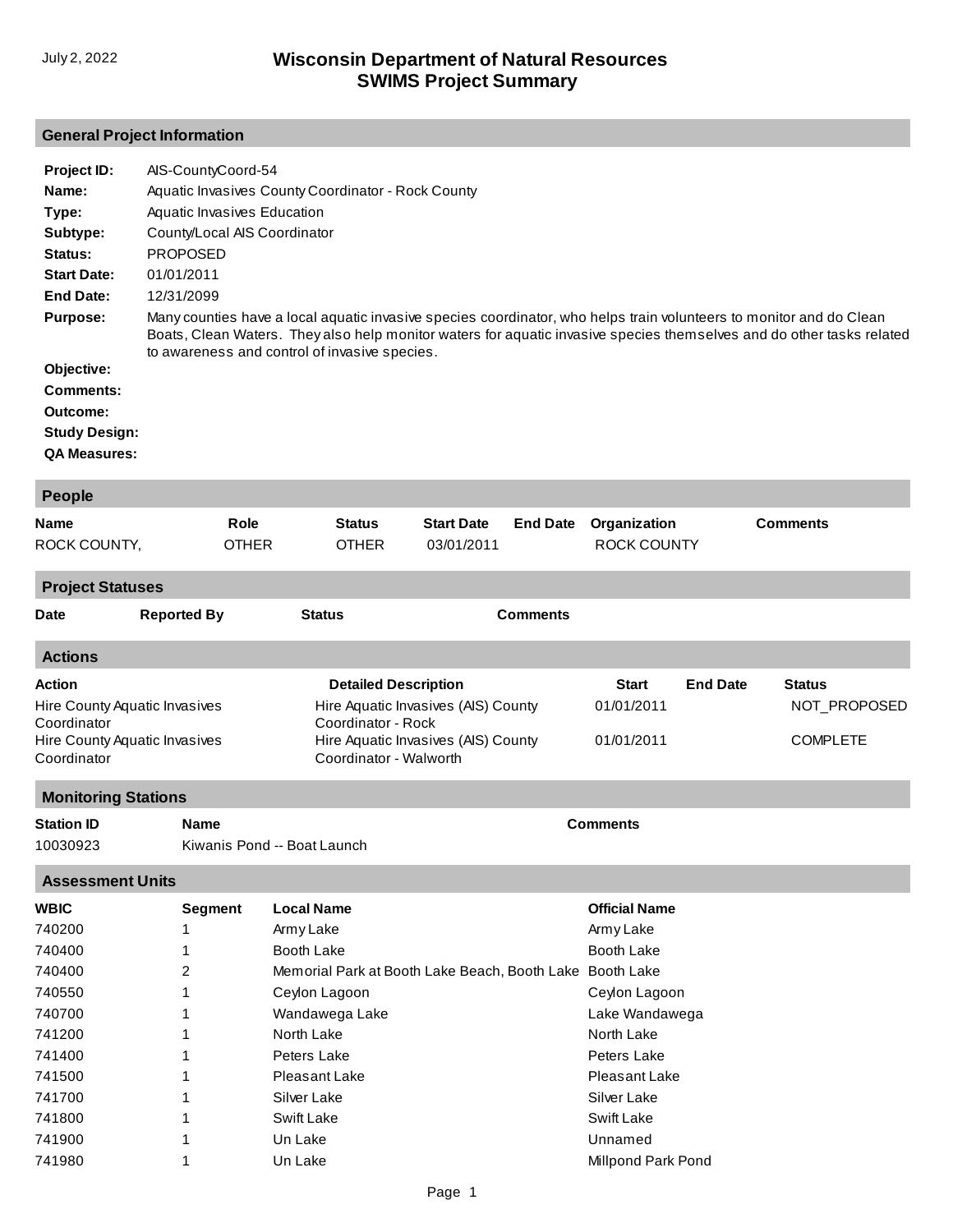| WBIC   | <b>Segment</b> | <b>Local Name</b>              | <b>Official Name</b>          |
|--------|----------------|--------------------------------|-------------------------------|
| 742700 |                | Nippersink Creek, North Branch | North Branch Nippersink Creek |
| 743400 | 1              | Nippersink Creek, East Branch  | East Branch Nippersink Creek  |
| 743400 | 2              | Nippersink Creek, East Branch  | East Branch Nippersink Creek  |
| 743500 | 1              | Local Water                    | Unnamed                       |
| 743600 | 1              | Pell Lake                      | Pell Lake                     |
| 743800 | 1              | Tombeau Lake                   | Tombeau Lake                  |
| 743900 | 1              | <b>Benedict Lake</b>           | <b>Benedict Lake</b>          |
| 744000 | 1              | Local Water                    | Unnamed                       |
| 744200 | 1              | Powers Lake                    | Powers Lake                   |
| 744300 | 1              | <b>Unnamed Stream</b>          | Unnamed                       |
| 744400 | 1              | Nippersink Creek, West Branch  | West Branch Nippersink Creek  |
| 744500 | 1              | Un Lake                        | Unnamed                       |
| 744600 | 1              | Local Water                    | Unnamed                       |
| 744800 | 1              | Knobb Pond                     | Goose Pond                    |
| 744900 | 1              | Local Water                    | Unnamed                       |
| 745200 | 1              | Peterkin Pond                  | Peterkin Pond                 |
| 751200 | 1              | <b>White River</b>             | <b>White River</b>            |
| 751200 | 2              | <b>White River</b>             | <b>White River</b>            |
| 751500 | 1              | Honey Creek                    | Honey Creek                   |
| 751500 | 2              | Honey Creek                    | Honey Creek                   |
| 751500 | 3              | Honey Creek                    | Honey Creek                   |
| 751500 | 4              | Honey Creek                    | Honey Creek                   |
| 751500 | 5              | Honey Creek                    | Honey Creek                   |
| 751500 | 6              | Honey Creek                    | Honey Creek                   |
| 751500 | 7              | Honey Creek                    | Honey Creek                   |
| 752100 | 1              | <b>Sugar Creek</b>             | Sugar Creek                   |
| 752300 | 1              | Honey Lake                     | Honey Lake (Vienna)           |
| 752400 | 1              | Spring Brook Creek             | Spring Brook                  |
| 752400 | 2              | <b>Spring Brook</b>            | Spring Brook                  |
| 752500 | 1              | Spring Brook, North Branch     | Unnamed                       |
| 752800 | 1              | <b>Unnamed Lake</b>            | Unnamed                       |
| 753000 | 1              | <b>Baker Creek</b>             | <b>Baker Creek</b>            |
| 753100 | 1              | Perennial Stream A (Spp1)      | Unnamed                       |
| 753500 | 1              | Perennial Stream D (B4)        | Unnamed                       |
| 753600 | 1              | Perennial Stream E (B5)        | Unnamed                       |
| 753800 | 1              | Potter Lake                    | Potter Lake                   |
| 753900 | 1              | <b>Spring Creek</b>            | <b>Spring Creek</b>           |
| 754000 | 1              | <b>Unnamed Stream</b>          | Unnamed                       |
| 754200 | 1              | <b>Unnamed Lake</b>            | <b>Hilburn Pond</b>           |
| 754400 | 1              | East Troy Pond (Trent)         | East Troy Pond (Trent)        |
| 754600 | 1              | Unnamed Trib to Honey Creek    | Unnamed                       |
| 754800 | 1              | Unnamed Trib to Honey Cr       | Unnamed                       |
| 755100 | 1              | Perennial Stream B (Tm2)       | Unnamed                       |
| 755300 | 1              | Cedar Grove Pond               | Cedar Grove Pond              |
| 755500 | 1              | Lauderdale Lakes               | Lauderdale Lakes              |
| 755600 | 1              | Mill Lake                      | Mill Lake                     |
| 755700 | 1              | Middle Lake                    | Middle Lake                   |
| 755800 | 1              | Green Lake                     | Green Lake                    |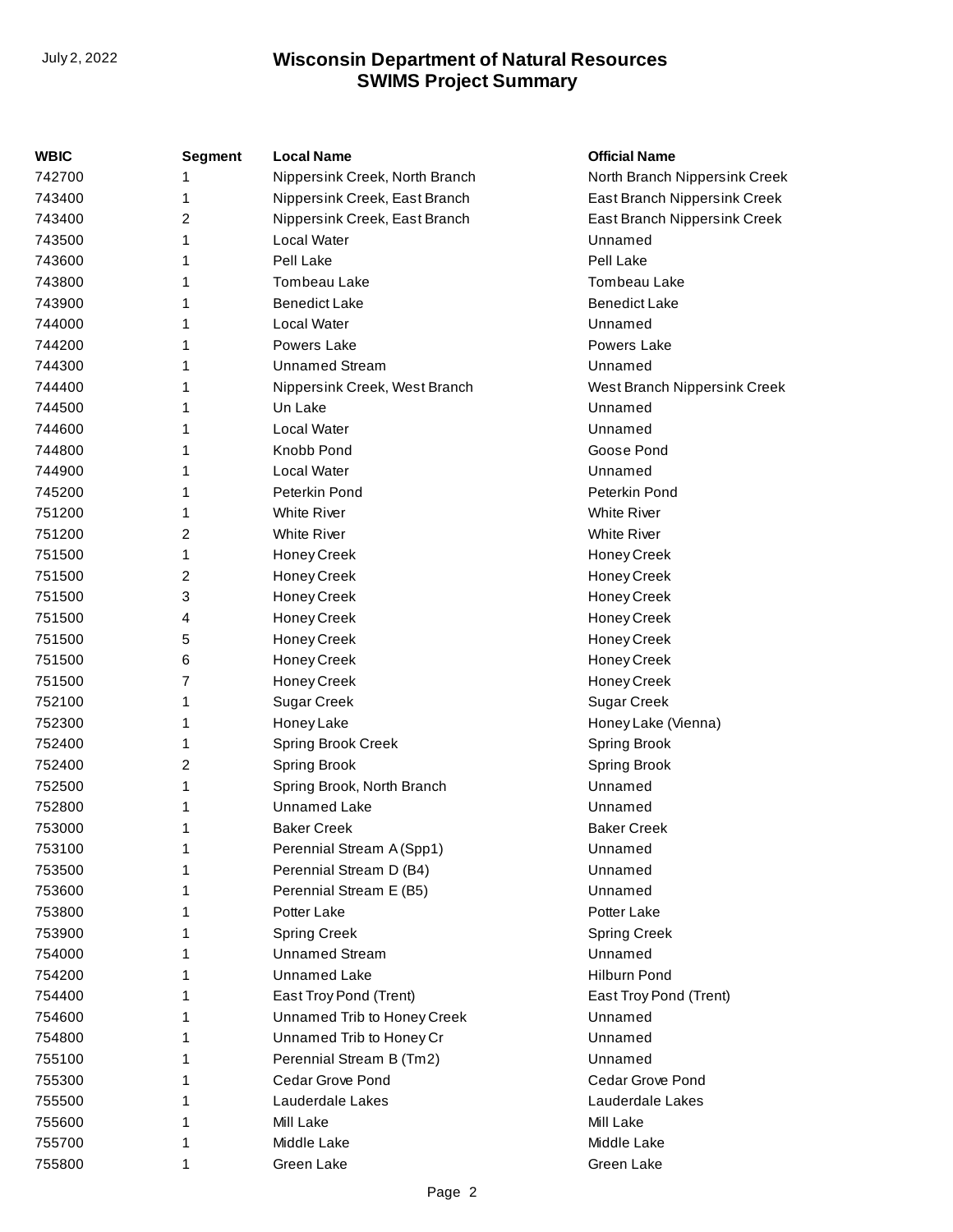| <b>WBIC</b> | Segment        | <b>Local Name</b>                                               | <b>Official Name</b>     |
|-------------|----------------|-----------------------------------------------------------------|--------------------------|
| 756200      | 1              | Lake Ivanhoe Outlet (Spring Valley Creek)                       | Spring Valley Creek      |
| 756500      | 1              | Unnamed                                                         | Unnamed                  |
| 756600      | 1              | Un Lake                                                         | Unnamed                  |
| 756700      | 1              | Ivanhoe Lake                                                    | Lake Ivanhoe             |
| 756900      | 1              | Indian Run Creek                                                | Indian Run Creek         |
| 757000      | 1              | Ore Creek                                                       | Ore Creek                |
| 757100      | 1              | Ore Creek, Second Branch                                        | Second Br Ore Creek      |
| 757200      | 1              | Ore Creek, First Branch                                         | First Br Ore Creek       |
| 757400      | 1              | Lyons Millpond                                                  | Lyons Millpond           |
| 757500      | 1              | <b>Unnamed Stream</b>                                           | Unnamed                  |
| 757600      | 1              | Como Creek                                                      | Como Creek               |
| 757700      | 1              | <b>Unnamed Stream</b>                                           | Unnamed                  |
| 757900      | 1              | Como Lake                                                       | Como Lake                |
| 758100      | 1              | Un Lake                                                         | Unnamed                  |
| 758300      | 1              | Lake Geneva                                                     | Geneva Lake              |
| 758300      | $\overline{2}$ | Linn/Robinson Public Beach, Lake Geneva                         | Geneva Lake              |
| 758300      | 3              | Hr1 Robinson Hillside Beach                                     | Geneva Lake              |
| 758300      | 4              | Big Foot Beach SP Swim Area, Geneva Lake                        | Geneva Lake              |
| 758300      | 5              | City of Lake Geneva Public Beach, Geneva Lake                   | Geneva Lake              |
| 758300      | 6              | Linn Pier Road Beach, Geneva Lake                               | Geneva Lake              |
| 758300      | 7              | Village of Fontana Public Beach, Geneva Lake                    | Geneva Lake              |
| 758300      | 8              | Williams Bay Public Beach, Geneva Lake                          | Geneva Lake              |
| 758400      | 1              | Lightbody Creek                                                 | Lightbody Creek          |
| 758500      | 1              | <b>Harris Creek</b>                                             | <b>Harris Creek</b>      |
| 758600      | 1              | Southwick Creek                                                 | Southwick Creek          |
| 758700      | 1              | Potawatomi Creek                                                | Potawatomi Creek         |
| 758800      | 1              | Van Slyke Creek                                                 | Van Slyke Creek          |
| 765500      | 1              | Mukwonago River                                                 | Mukwonago River          |
| 765500      | 5              | Mukwonago River                                                 | Mukwonago River          |
| 766300      | 1              | Lake Beaulah Outlet                                             | Lake Beulah Outlet       |
| 766600      | 1              | Beulah Lake                                                     | Lake Beulah              |
| 766700      | 1              | Local Water                                                     | Unnamed                  |
| 766900      | 1              | Swan Lake                                                       | Swan Lake                |
| 767000      | 1              | Local Water                                                     | Unnamed                  |
| 767100      | 1              | <b>Pickerel Lake</b>                                            | Pickerel Lake            |
| 767200      | 1              | Un Lake                                                         | Unnamed                  |
| 767600      | 1              | Un. Trib. to Mukwonago River (adjacent<br>Rainbow Springs Lake) | Unnamed                  |
| 768800      | 1              | Lulu Lake                                                       | Lulu Lake                |
| 768900      | 1              | Un. Trib. to Lulu Lake feeder stream                            | Unnamed                  |
| 773900      | 1              | Afton Gravel Pits                                               | <b>Afton Gravel Pits</b> |
| 774500      | 1              | <b>Bowers Lake</b>                                              | <b>Bowers Lake</b>       |
| 775000      | 1              | Clear Lake                                                      | Clear Lake               |
| 775000      | 2              | Blackhawk Drive Pier Beach, Clear Lake                          | Clear Lake               |
| 776100      | 1              | Grass Lake                                                      | Grass Lake               |
| 776200      | 1              | Grass Lake                                                      | Grass Lake               |
| 777000      | 1              | Janes ville Gravel Pit                                          | Kiwanis Pond             |
| 777500      | 1              | Lake Lorraine                                                   | Lake Lorraine            |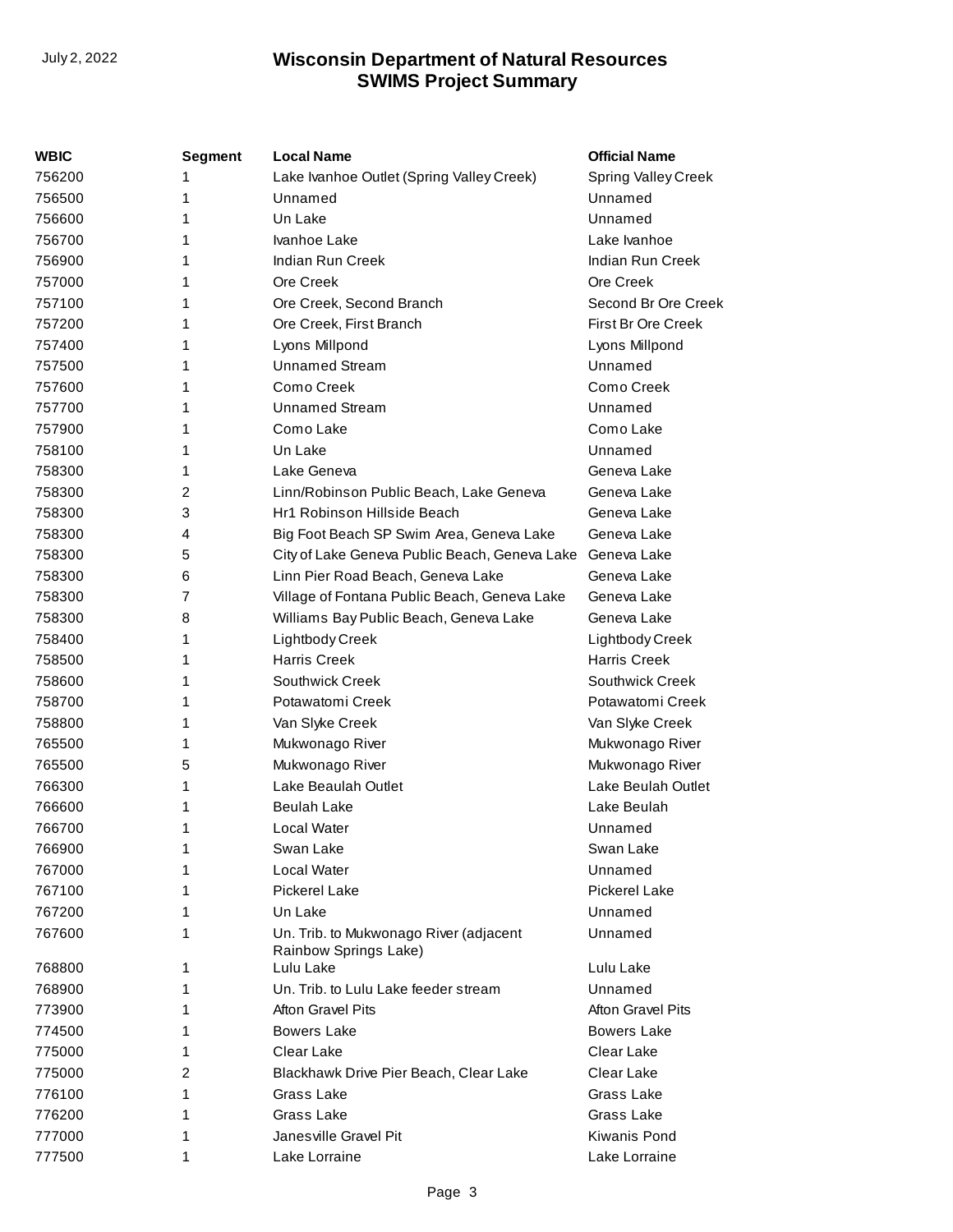| <b>WBIC</b> | <b>Segment</b> | <b>Local Name</b>                                                    | <b>Official Name</b> |
|-------------|----------------|----------------------------------------------------------------------|----------------------|
| 777600      | 1              | Lake Number 10                                                       | Lake Number Ten      |
| 777800      | 1              | Lions Park Pond                                                      | Lions Park Pond      |
| 777800      | 2              | Lions Park Pond - Parker Beach-Janesvillle                           | Lions Park Pond      |
| 779000      | 1              | North Lima Pond                                                      | North Lima Pond      |
| 780000      | 1              | Spauldings Pond                                                      | Spauldings Pond      |
| 780000      | $\overline{c}$ | Spalding Pond Camp Rotamer Beach                                     | Spauldings Pond      |
| 780300      | 1              | <b>Storrs Lake</b>                                                   | Storrs Lake          |
| 780800      | 1              | Un Lake                                                              | Unnamed              |
| 780900      | 1              | Local Water                                                          | Unnamed              |
| 781000      | 1              | Un Lake                                                              | Unnamed              |
| 781100      | 1              | Un Lake                                                              | Unnamed              |
| 781200      | 1              | Un Lake                                                              | Unnamed              |
| 781250      | 1              | Un Lake                                                              | Congdon Park Pond    |
| 781300      | 1              | Un Lake                                                              | Unnamed              |
| 781400      | 1              | Un Lake                                                              | Unnamed              |
| 781500      | 1              | Un Lake                                                              | Unnamed              |
| 781600      | 1              | Un Lake                                                              | Unnamed              |
| 781700      | 1              | Un Lake                                                              | Unnamed              |
| 781800      | 1              | Un Lake                                                              | Unnamed              |
| 781900      | 1              | Un Lake                                                              | Unnamed              |
| 782100      | 1              | Un Lake                                                              | Unnamed              |
| 782200      | 1              | Un Lake                                                              | Unnamed              |
| 782300      | 1              | Un Lake                                                              | Unnamed              |
| 782400      | 1              | Un Lake                                                              | Unnamed              |
| 782500      | 1              | Un Lake                                                              | Unnamed              |
| 782700      | 1              | Local Water                                                          | Unnamed              |
| 782800      | 1              | Un Lake                                                              | Unnamed              |
| 782900      | 1              | Local Water                                                          | Unnamed              |
| 783000      | 1              | Un Lake                                                              | Unnamed              |
| 783100      | 1              | Un Lake                                                              | Unnamed              |
| 783200      | 1              | Un Lake                                                              | Unnamed              |
| 783300      | 1              | Un Lake                                                              | Unnamed              |
| 783500      | 1              | Un Lake                                                              | Unnamed              |
| 787900      | 1              | Un Spring                                                            | Un Spring            |
| 788000      | 1              | Un Spring                                                            | Un Spring            |
| 788100      | 1              | Un Spring                                                            | Un Spring            |
| 788700      | 1              | <b>Willies Pond</b>                                                  | <b>Willies Pond</b>  |
| 788800      | 1              | <b>Rock River</b>                                                    | <b>Rock River</b>    |
| 788800      | 2              | <b>Rock River</b>                                                    | <b>Rock River</b>    |
| 788800      | 3              | <b>Rock River</b>                                                    | <b>Rock River</b>    |
| 788800      | 4              | <b>Rock River</b>                                                    | <b>Rock River</b>    |
| 788800      | 9              | Rock River Traxler Park Skier's Platform Beach,<br><b>Rock River</b> | <b>Rock River</b>    |
| 788900      | 1              | <b>Piscasaw Creek</b>                                                | Piscasaw Creek       |
| 789300      | 1              | Dry Creek                                                            | Dry Creek            |
| 789400      | 1              | Local Water                                                          | Unnamed              |
| 789700      | 1              | Un Lake                                                              | Unnamed              |
| 790300      | 1              | <b>Turtle Creek</b>                                                  | <b>Turtle Creek</b>  |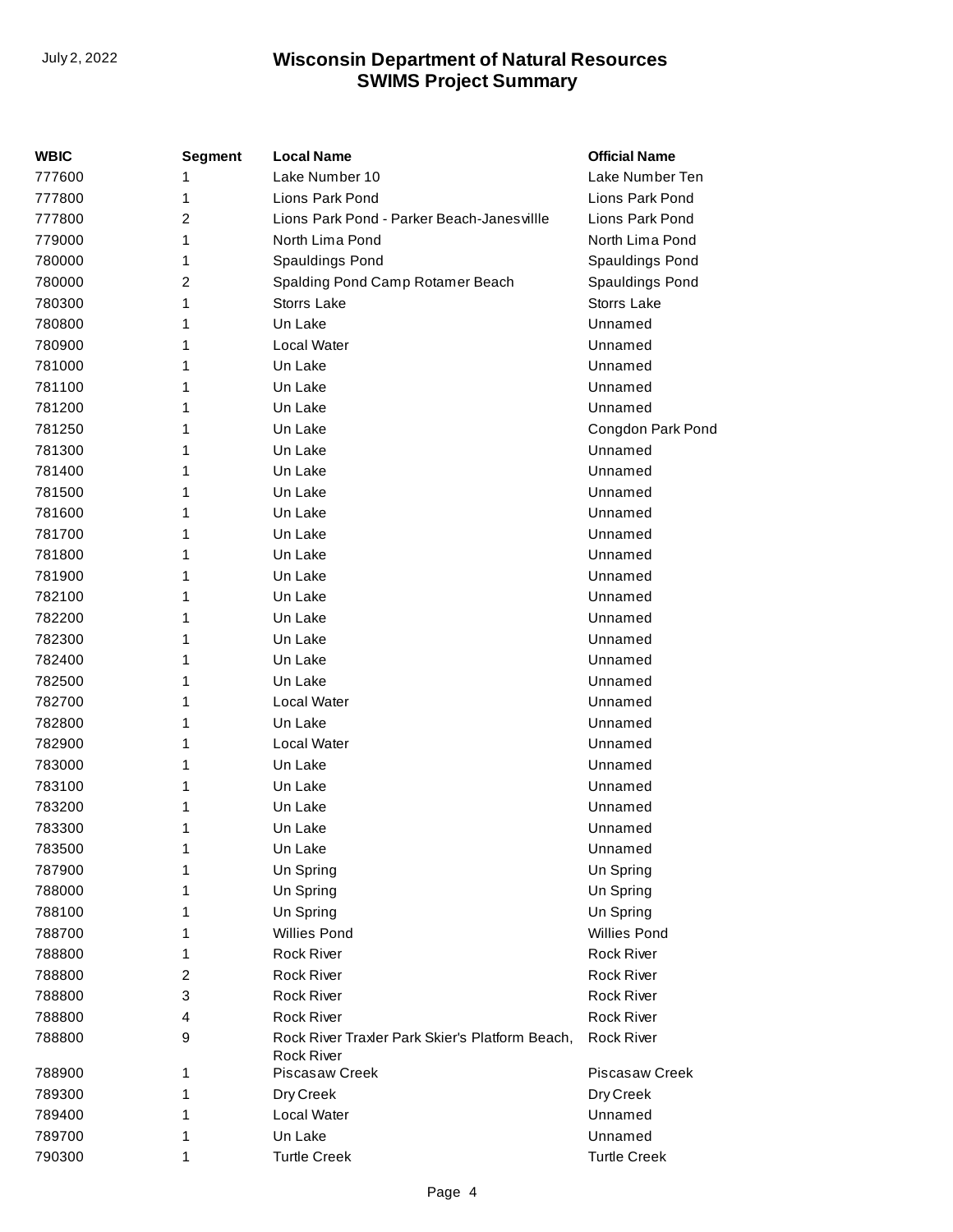| WBIC   | <b>Segment</b> | <b>Local Name</b>                   | <b>Official Name</b>       |
|--------|----------------|-------------------------------------|----------------------------|
| 790300 | 3              | <b>Turtle Creek</b>                 | <b>Turtle Creek</b>        |
| 790300 | 4              | <b>Turtle Creek</b>                 | <b>Turtle Creek</b>        |
| 790500 | 1              | Spring Brook T01n R13e S31          | <b>Spring Brook</b>        |
| 790500 | 2              | Spring Brook T01n R13e S31          | <b>Spring Brook</b>        |
| 790600 | 1              | <b>Unnamed Stream</b>               | Unnamed                    |
| 790800 | 1              | <b>Unnamed Stream</b>               | Unnamed                    |
| 791100 | 1              | Unnamed Stream T02n R13e S35        | Unnamed                    |
| 791200 | 1              | Unnamed Stream T2nr14es31           | Unnamed                    |
| 791300 | 1              | Spring Brook T02n R14e S27          | <b>Spring Brook</b>        |
| 791300 | 2              | Spring Brook T2nr14es22             | Spring Brook               |
| 791500 | 1              | Un Lake                             | Unnamed                    |
| 791600 | $\overline{2}$ | Unnamed Stream                      | Unnamed                    |
| 791700 | 1              | Little Turtle Creek                 | Little Turtle Creek        |
| 791700 | 2              | Little Turtle Creek                 | <b>Little Turtle Creek</b> |
| 791700 | 3              | Little Turtle Creek                 | <b>Little Turtle Creek</b> |
| 791700 | 4              | Little Turtle Creek                 | <b>Little Turtle Creek</b> |
| 791800 | 1              | Darien Creek                        | Darien Creek               |
| 791800 | 2              | Darien Creek                        | Darien Creek               |
| 792000 | 1              | Unnamed Trib To Darien Cr           | Unnamed                    |
| 792200 | 1              | <b>Unnamed Stream</b>               | Unnamed                    |
| 792300 | 1              | Unnamed Trib to Little Turtle Creek | Unnamed                    |
| 792400 | 1              | <b>Ladd Creek</b>                   | <b>Ladd Creek</b>          |
| 792500 | 1              | West Branch Ladd Creek              | West Branch Ladd Creek     |
| 792800 | 1              | Local Water                         | Unnamed                    |
| 793000 | 1              | <b>Trout Lake</b>                   | <b>Trout Lake</b>          |
| 793100 | 1              | Swan Creek                          | Unnamed                    |
| 793600 | 1              | Delavan Lake                        | Delavan Lake               |
| 793600 | 2              | Delavan Township Park               | Delavan Lake               |
| 793600 | 3              | House In The Wood Beach             | Delavan Lake               |
| 793700 | 1              | <b>Unnamed Stream</b>               | Unnamed                    |
| 793800 | 1              | Jackson Creek                       | Jackson Creek              |
| 793900 | 1              | <b>Unnamed Stream</b>               | Unnamed                    |
| 794000 | 1              | Elkhorn Lake                        | Elkhorn Lake               |
| 794200 | 1              | Comus Lake                          | Comus Lake                 |
| 794300 | 1              | Unnamed Trib to Turtle Creek        | Unnamed                    |
| 794500 | 1              | Un Lake                             | Unnamed                    |
| 794600 | 1              | Un Lake                             | Unnamed                    |
| 794900 | 1              | <b>Unnamed Stream</b>               | Unnamed                    |
| 795100 | 1              | <b>Turtle Lake</b>                  | <b>Turtle Lake</b>         |
| 795400 | 1              | Local Water                         | Unnamed                    |
| 795500 | 1              | Local Water                         | Unnamed                    |
| 795700 | 1              | <b>Unnamed Stream</b>               | Unnamed                    |
| 795800 | 1              | <b>Bass Creek</b>                   | <b>Bass Creek</b>          |
| 796100 |                | Un Lake                             | Unnamed                    |
| 796200 |                | <b>Unnamed Stream</b>               | Unnamed                    |
| 796300 | 1              | <b>Stevens Creek</b>                | <b>Stevens Creek</b>       |
| 796400 | 1              | Markham Creek                       | Markham Creek              |
| 796500 | 1              | <b>Fisher Creek</b>                 | <b>Fisher Creek</b>        |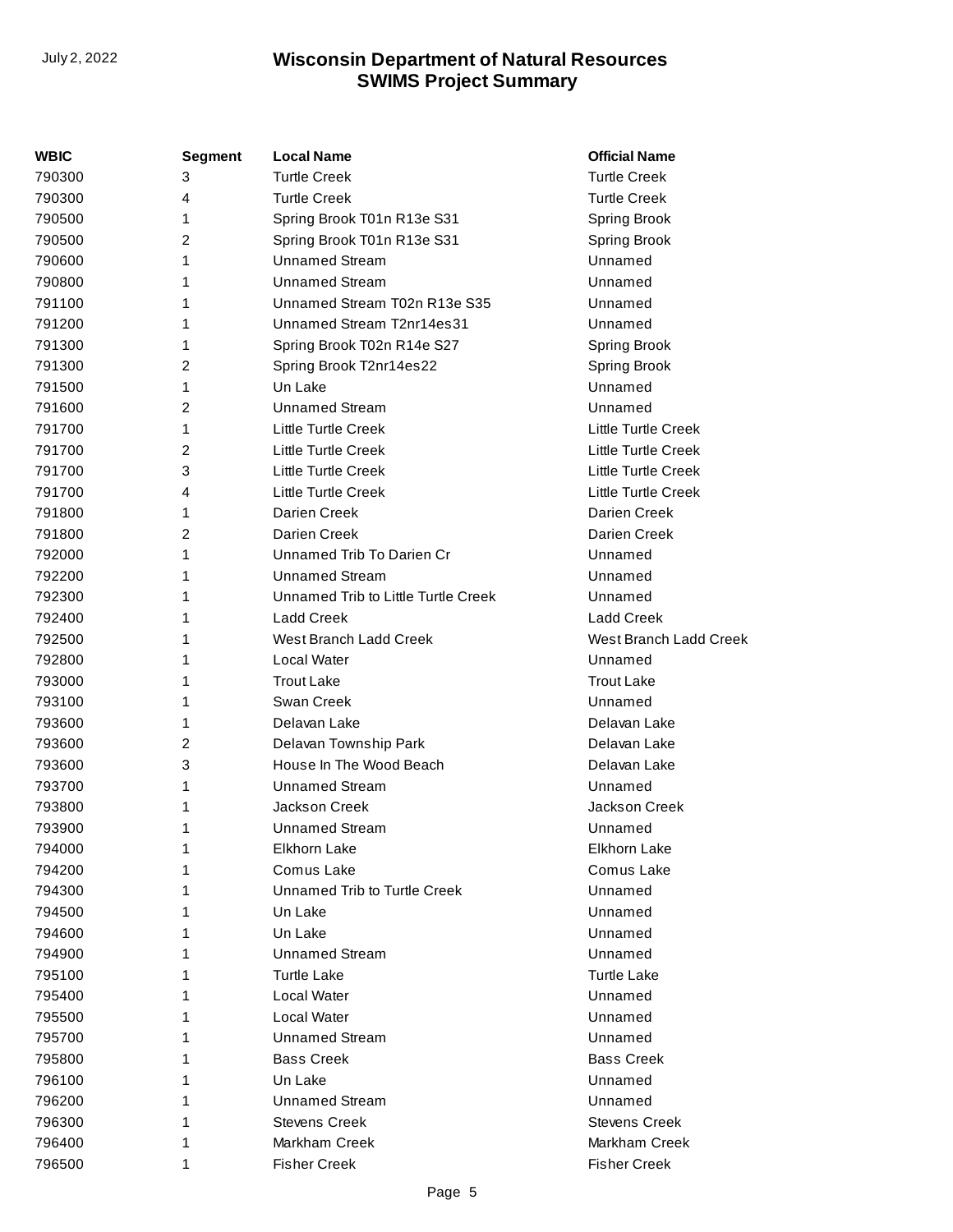| WBIC   | <b>Segment</b> | <b>Local Name</b>                                                     | <b>Official Name</b>    |
|--------|----------------|-----------------------------------------------------------------------|-------------------------|
| 796600 | 1              | Unnamed Trip to Fisher Creek                                          | Unnamed                 |
| 796800 | 1              | Spring Brook T02n R12e S01                                            | Spring Brook            |
| 796800 | 2              | Palmer Park Beach                                                     | Spring Brook            |
| 796900 | 1              | Local Water                                                           | Unnamed                 |
| 797000 | 1              | <b>Blackhawk Creek</b>                                                | <b>Blackhawk Creek</b>  |
| 797000 | 2              | <b>Blackhawk Creek</b>                                                | <b>Blackhawk Creek</b>  |
| 797000 | 3              | <b>Blackhawk Creek</b>                                                | <b>Blackhawk Creek</b>  |
| 797200 | 1              | Un Spring                                                             | Un Spring               |
| 797300 | 1              | Un Spring                                                             | Un Spring               |
| 797600 | 1              | Un Lake                                                               | Unnamed                 |
| 797700 | 1              | <b>Marsh Creek</b>                                                    | Marsh Creek             |
| 797700 | 2              | Marsh Creek                                                           | Marsh Creek             |
| 797900 | 1              | <b>Unnamed Stream</b>                                                 | Unnamed                 |
| 798000 | 1              | Unnamed                                                               | Unnamed                 |
| 798300 | 1              | Yahara, Rock R. To Badfish Cr.                                        | Yahara River            |
| 798300 | 4              | Yahara R. Badfish Cr To Stoughton                                     | Yahara River            |
| 798700 | 1              | <b>Fulton Pond</b>                                                    | <b>Fulton Pond</b>      |
| 798800 | 1              | Gibbs Creek                                                           | Gibbs Creek             |
| 799000 | 1              | Un Lake                                                               | Unnamed                 |
| 799200 | 1              | Gibbs Lake (Big Springs)                                              | Gibbs Lake              |
| 799300 | 1              | Little Gibbs Lake                                                     | Little Gibbs Lake       |
| 799400 | 1              | <b>Unnamed Stream</b>                                                 | Unnamed                 |
| 799500 | 1              | <b>Badfish Creek</b>                                                  | <b>Badfish Creek</b>    |
| 799600 | 1              | <b>Unnamed Stream</b>                                                 | Unnamed                 |
| 799700 | 1              | Un Lake                                                               | Unnamed                 |
| 799900 | 1              | <b>Spring Creek</b>                                                   | <b>Spring Creek</b>     |
| 800100 | 1              | Frog Pond Creek                                                       | Frog Pond Creek         |
| 808000 | 1              | <b>Saunders Creek</b>                                                 | <b>Saunders Creek</b>   |
| 808200 | 1              | Un Lake                                                               | Unnamed                 |
| 808300 | 1              | <b>Edgerton Pond</b>                                                  | <b>Edgerton Pond</b>    |
| 808400 | 1              | Local Water                                                           | Unnamed                 |
| 808450 | 1              | Sheepskin Lake                                                        | Unnamed                 |
| 808700 | 1              | Lake Koshkonong                                                       | Lake Koshkonong         |
| 808700 | 2              | Lakeland Campground Beach -- 2803 E. State<br>Rd. 59, Lake Koshkonong | Lake Koshkonong         |
| 808700 | 3              | Lake Koshkonong - Lakeview Campground<br>Beach                        | Lake Koshkonong         |
| 812300 | 1              | Un Spring                                                             | Un Spring               |
| 812350 | 1              | <b>Unnamed Stream</b>                                                 | Unnamed                 |
| 812600 | 1              | <b>Otter Creek</b>                                                    | Otter Creek             |
| 812725 | 1              | <b>Unnamed Stream</b>                                                 | Unnamed                 |
| 812730 | 1              | Un Lake                                                               | Unnamed                 |
| 812800 | 1              | Un Lake                                                               | Unnamed                 |
| 813300 | 1              | Allen Creek                                                           | Allen Creek             |
| 813900 | 1              | <b>Whitewater Creek</b>                                               | <b>Whitewater Creek</b> |
| 813900 | 2              | <b>Whitewater Creek</b>                                               | <b>Whitewater Creek</b> |
| 813900 | 3              | <b>Whitewater Creek</b>                                               | <b>Whitewater Creek</b> |
| 813900 | 4              | <b>Whitewater Creek</b>                                               | <b>Whitewater Creek</b> |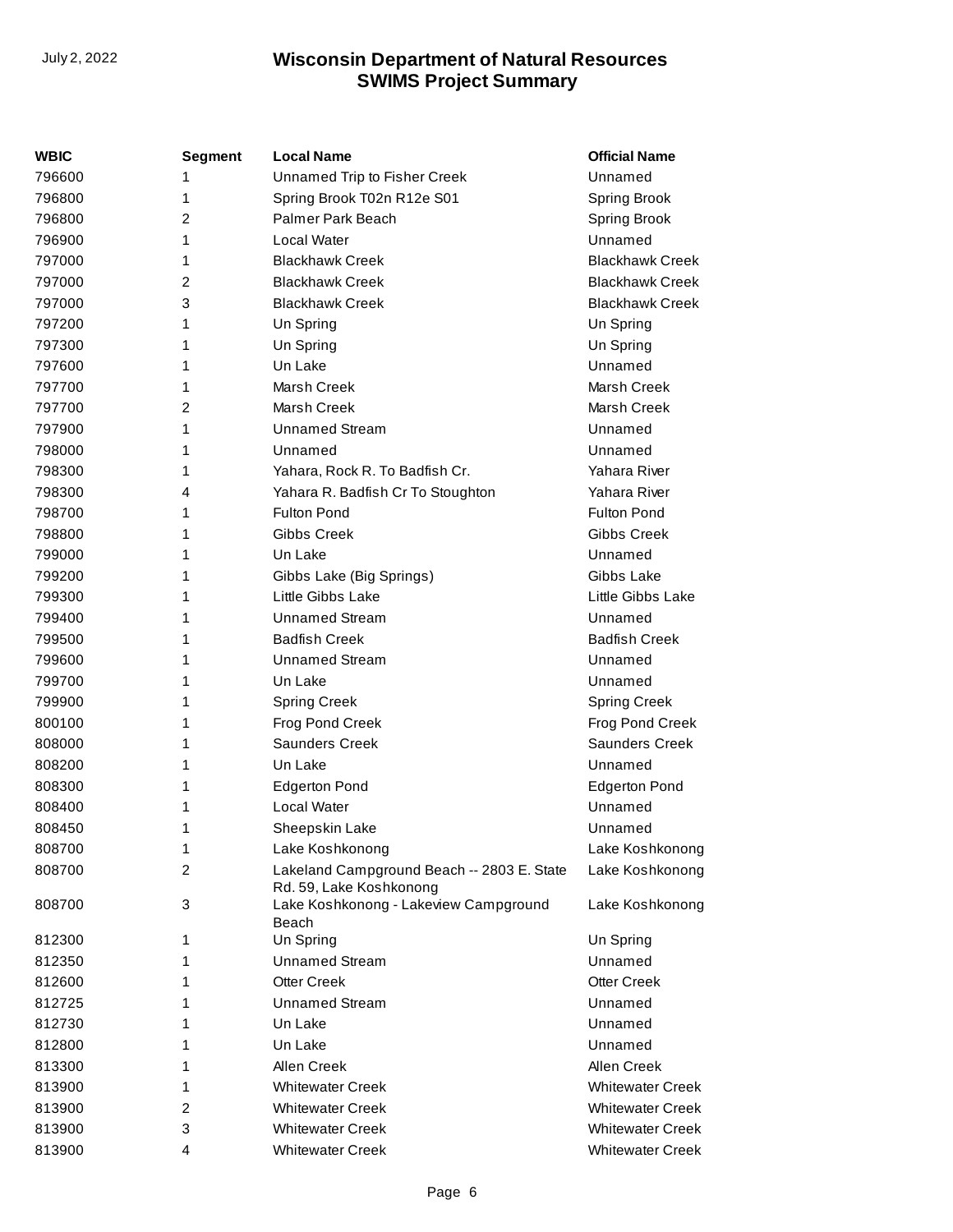| WBIC   | <b>Segment</b> | <b>Local Name</b>                                                            | <b>Official Name</b>    |
|--------|----------------|------------------------------------------------------------------------------|-------------------------|
| 814000 | 1              | Galloway Creek                                                               | Galloway Creek          |
| 814200 | 1              | <b>Unnamed Stream</b>                                                        | Unnamed                 |
| 814600 | 1              | Local Water                                                                  | Unnamed                 |
| 815200 | 1              | Cravath Lake                                                                 | Cravath Lake            |
| 815300 | 1              | Spring Brook                                                                 | <b>Spring Brook</b>     |
| 815400 | 1              | <b>Unnamed Stream</b>                                                        | Unnamed                 |
| 815600 | 1              | Unnamed Ditch Tributary to Spring Crek                                       | Unnamed                 |
| 815800 | 1              | <b>Unnamed Stream</b>                                                        | Unnamed                 |
| 816000 | 1              | <b>Tripp Lake</b>                                                            | Tripp Lake (Trapp)      |
| 816100 | 1              | <b>Bluff Creek</b>                                                           | <b>Bluff Creek</b>      |
| 816100 | 2              | <b>Bluff Creek</b>                                                           | <b>Bluff Creek</b>      |
| 816200 | 1              | Trib to Whitewater Creek                                                     | Unnamed                 |
| 816300 | 1              | <b>Unnamed Stream</b>                                                        | Unnamed                 |
| 816400 | 1              | <b>Unnamed Stream</b>                                                        | Unnamed                 |
| 816600 | 1              | Rice Lake (Lower Whitewater)                                                 | <b>Rice Lake</b>        |
| 816800 | 1              | <b>Whitewater Lake</b>                                                       | <b>Whitewater Lake</b>  |
| 816800 | 2              | Whitewater Lake Beach, Kettle Moraine St.<br>Forest B4                       | <b>Whitewater Lake</b>  |
| 816800 | 3              | Whitewater Lake Boat Launch, Kettle Moraine St. Whitewater Lake<br>Forest B4 |                         |
| 817800 | 3              | <b>Steel Brook</b>                                                           | <b>Steel Brook</b>      |
| 817800 | 4              | <b>Steel Brook</b>                                                           | <b>Steel Brook</b>      |
| 817800 | 5              | <b>Steel Brook</b>                                                           | <b>Steel Brook</b>      |
| 818200 | 1              | Unnamed Trib to Steel Brook                                                  | Unnamed                 |
| 818400 | 1              | <b>Unnamed Stream</b>                                                        | Unnamed                 |
| 818600 | 1              | Local Water                                                                  | Unnamed                 |
| 818700 | 1              | Lake Lagrange                                                                | La Grange Lake          |
| 819400 | 1              | Local Water                                                                  | Unnamed                 |
| 819500 | 1              | Un Lake                                                                      | Unnamed                 |
| 873000 | 1              | Sugar River - Oxbow                                                          | Sugar River - Oxbow     |
| 873100 | 1              | Un Lake                                                                      | Unnamed                 |
| 873300 | 1              | Un Lake                                                                      | Unnamed                 |
| 873400 | 1              | Un Lake                                                                      | Unnamed                 |
| 873500 | 1              | Local Water                                                                  | Unnamed                 |
| 873600 | 1              | Un Lake                                                                      | Unnamed                 |
| 873800 | 1              | Un Spring                                                                    | Un Spring               |
| 874000 | 1              | Raccoon Creek                                                                | Raccoon Creek           |
| 874100 | 1              | E. Fork Raccoon Creek                                                        | East Fork Raccoon Creek |
| 874100 | 2              | E. Fork Raccoon Creek                                                        | East Fork Raccoon Creek |
| 874300 | 1              | <b>Unnamed Stream</b>                                                        | Unnamed                 |
| 874600 | 1              | Un Spring                                                                    | Un Spring               |
| 874900 | 1              | Local Water                                                                  | Unnamed                 |
| 875200 | 1              | Un Lake                                                                      | Unnamed                 |
| 875300 | 1              | <b>Sugar River</b>                                                           | Sugar River             |
| 875300 | 5              | Sugar River                                                                  | Sugar River             |
| 875500 | 1              | Green Drainage System                                                        | Unnamed                 |
| 875700 | 1              | Local Water                                                                  | Unnamed                 |
| 875800 | 2              | Local Water                                                                  | Unnamed                 |
|        |                |                                                                              |                         |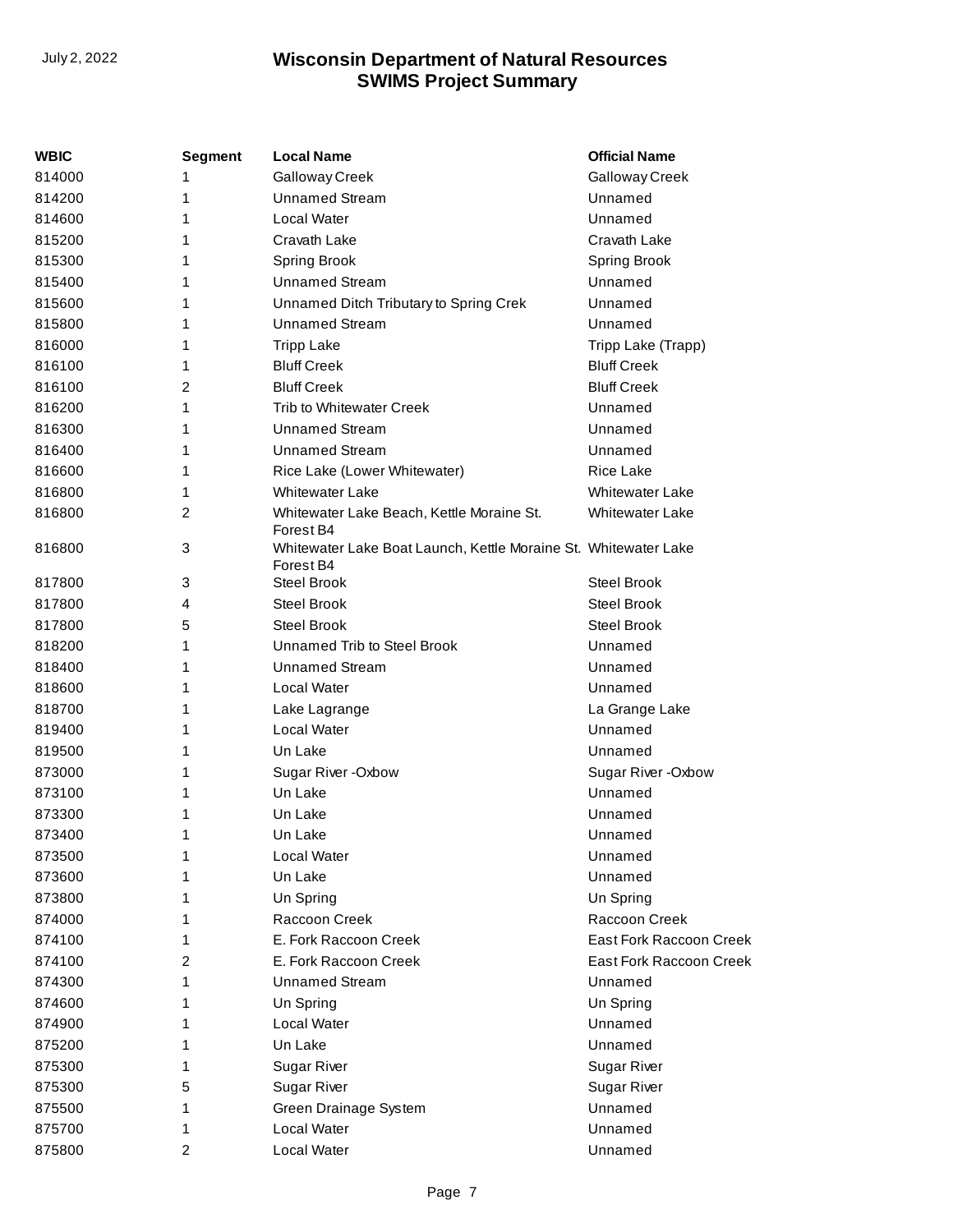| WBIC    | <b>Segment</b> | <b>Local Name</b>           | <b>Official Name</b>     |
|---------|----------------|-----------------------------|--------------------------|
| 875900  |                | Local Water                 | Unnamed                  |
| 876000  | 1              | Local Water                 | Unnamed                  |
| 876300  | 1              | <b>Taylor Creek</b>         | <b>Taylor Creek</b>      |
| 876300  | 2              | <b>Taylor Creek</b>         | <b>Taylor Creek</b>      |
| 876400  | 1              | <b>Willow Creek</b>         | <b>Willow Creek</b>      |
| 876400  | 2              | <b>Willow Creek</b>         | <b>Willow Creek</b>      |
| 876500  | 1              | Local Water                 | Unnamed                  |
| 876600  | 1              | Local Water                 | Unnamed                  |
| 876700  | 1              | Swan Creek                  | Swan Creek               |
| 876700  | 2              | Swan Creek                  | Swan Creek               |
| 878700  | 2              | Norwegian Creek             | Norwegian Creek          |
| 878800  | 1              | <b>Unnamed Stream</b>       | Unnamed                  |
| 883700  | 1              | Allen Creek                 | Allen Creek              |
| 883700  | 2              | Allen Creek                 | Allen Creek              |
| 883700  | 3              | Allen Creek                 | Allen Creek              |
| 883700  | 4              | Allen Creek                 | Allen Creek              |
| 883700  | 5              | Allen Creek                 | Allen Creek              |
| 883700  | 6              | Allen Creek                 | Allen Creek              |
| 883900  | 1              | <b>Cold Spring Creek</b>    | <b>Cold Spring Creek</b> |
| 884200  | 1              | <b>Unnamed Stream</b>       | Unnamed                  |
| 884700  | 1              | Leota Lake                  | Leota Lake               |
| 884800  | 1              | Unnamed Trib to Allen Creek | Unnamed                  |
| 3000293 | 1              | Perennial Stream B (Ta4)    | Unnamed                  |
| 5038406 | 1              | Local Water                 | Unnamed                  |
| 5038419 | 1              | Local Water                 | Unnamed                  |
| 5038434 | 1              | <b>Local Water</b>          | Unnamed                  |
| 5038455 | 1              | <b>Local Water</b>          | Unnamed                  |
| 5038484 | 1              | <b>Local Water</b>          | Unnamed                  |
| 5038490 | 1              | Unnamed Trib to Yahara R    | Unnamed                  |
| 5038513 | 1              | <b>Unnamed Stream</b>       | Unnamed                  |
| 5038519 | 1              | Local Water                 | Unnamed                  |
| 5038548 | 1              | <b>Unnamed Stream</b>       | Unnamed                  |
| 5038593 | 1              | Local Water                 | Unnamed                  |
| 5038599 | 1              | <b>Unnamed Stream</b>       | Unnamed                  |
| 5038625 | 1              | Local Water                 | Unnamed                  |
| 5038629 | 1              | Local Water                 | Unnamed                  |
| 5038661 | 1              | Local Water                 | Unnamed                  |
| 5038666 | 1              | Local Water                 | Unnamed                  |
| 5038680 | 1              | Local Water                 | Unnamed                  |
| 5038698 | 1              | Local Water                 | Unnamed                  |
| 5038699 | 1              | <b>Local Water</b>          | Unnamed                  |
| 5038704 | 1              | Local Water                 | Unnamed                  |
| 5038707 | 1              | Local Water                 | Unnamed                  |
| 5038718 | 1              | Local Water                 | Unnamed                  |
| 5038736 | 1              | Unnamed Stream              | Unnamed                  |
| 5038758 | 1              | Local Water                 | Unnamed                  |
| 5038766 | 1              | <b>Unnamed Stream</b>       | Unnamed                  |
| 5038773 | 1              | <b>Unnamed Stream</b>       | Unnamed                  |
|         |                |                             |                          |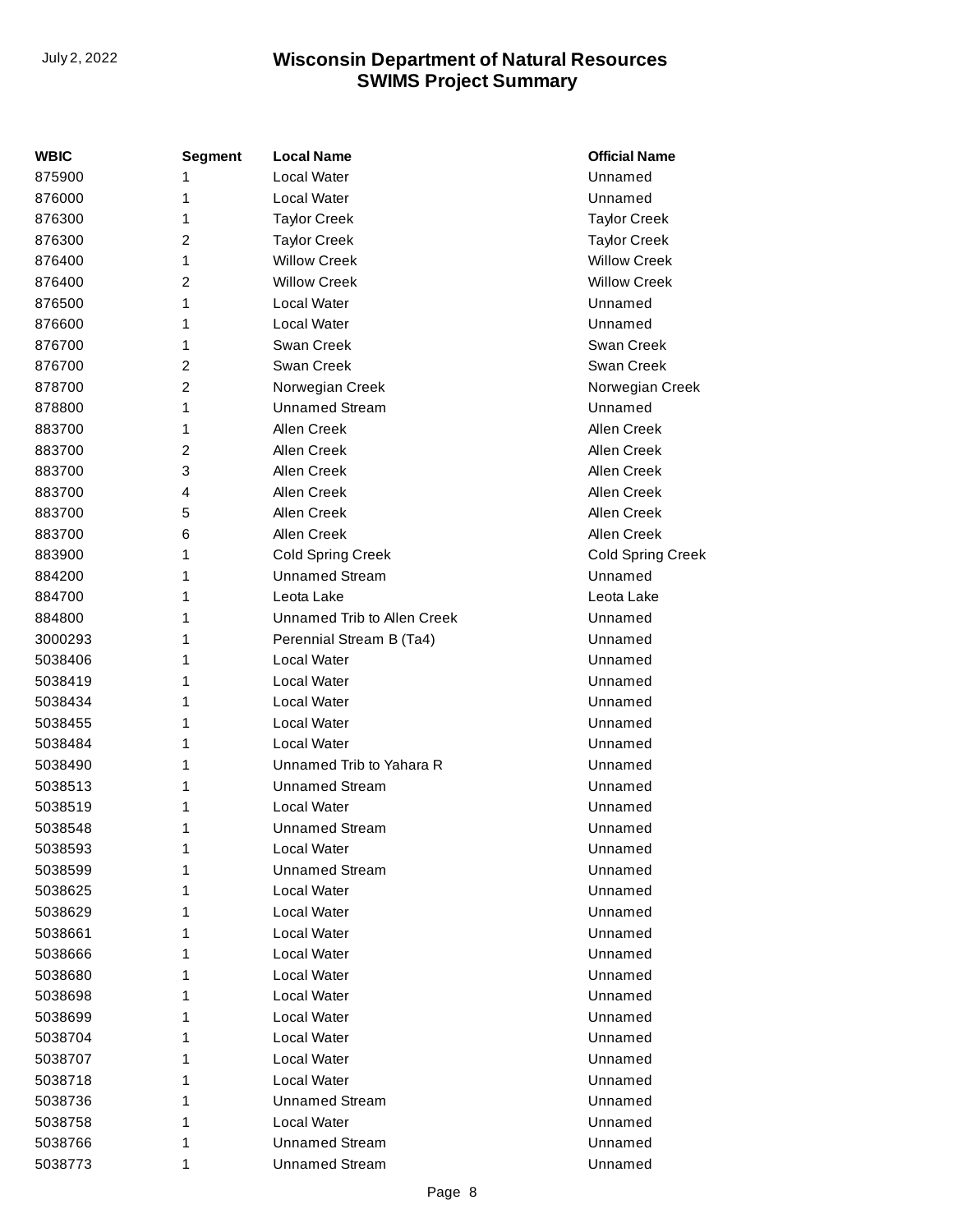| <b>WBIC</b> | Segment        | <b>Local Name</b>     | <b>Official Name</b> |
|-------------|----------------|-----------------------|----------------------|
| 5038780     | 1              | <b>Unnamed Stream</b> | Unnamed              |
| 5038831     | 1              | <b>Unnamed Stream</b> | Unnamed              |
| 5038851     | 1              | <b>Unnamed Stream</b> | Unnamed              |
| 5038867     | 1              | <b>Unnamed Stream</b> | Unnamed              |
| 5038889     | 1              | <b>Unnamed Stream</b> | Unnamed              |
| 5038907     | 1              | <b>Unnamed Stream</b> | Unnamed              |
| 5038911     | 1              | <b>Unnamed Stream</b> | Unnamed              |
| 5038999     | 1              | <b>Unnamed Stream</b> | Unnamed              |
| 5039050     | 1              | Local Water           | Unnamed              |
| 5039095     | 1              | <b>Unnamed Stream</b> | Unnamed              |
| 5039158     | 1              | <b>Unnamed Stream</b> | Unnamed              |
| 5039188     | 1              | Unnamed Stream        | Unnamed              |
| 5039301     | 1              | <b>Unnamed Stream</b> | Unnamed              |
| 5039454     | 1              | <b>Unnamed Stream</b> | Unnamed              |
| 5039516     | 1              | <b>Unnamed Stream</b> | Unnamed              |
| 5039555     | 1              | Unnamed Stream        | Unnamed              |
| 5039742     | 1              | <b>Unnamed Stream</b> | Unnamed              |
| 5039881     | 1              | <b>Unnamed Stream</b> | Unnamed              |
| 5039995     | 1              | <b>Unnamed Stream</b> | Unnamed              |
| 5040030     | 1              | Stevens Creek         | Unnamed              |
| 5040030     | $\overline{2}$ | <b>Stevens Creek</b>  | Unnamed              |
| 5040143     | 1              | <b>Unnamed Stream</b> | Unnamed              |
| 5040150     | 1              | <b>Unnamed Stream</b> | Unnamed              |
| 5040182     | 1              | <b>Unnamed Stream</b> | Unnamed              |
| 5040194     | 1              | <b>Unnamed Stream</b> | Unnamed              |
| 5040212     | 1              | <b>Unnamed Stream</b> | Unnamed              |
| 5040257     | 1              | Local Water           | Unnamed              |
| 5040293     | 1              | Unnamed Stream        | Unnamed              |
| 5040295     | 1              | <b>Unnamed Stream</b> | Unnamed              |
| 5040297     | 1              | <b>Unnamed Stream</b> | Unnamed              |
| 5040421     | 1              | <b>Unnamed Stream</b> | Unnamed              |
| 5040431     | 1              | Unnamed Stream        | Unnamed              |
| 5040487     | 1              | Unnamed               | Unnamed              |
| 5040546     | 1              | Unnamed Stream        | Unnamed              |
| 5040595     | 1              | Local Water           | Unnamed              |
| 5040610     | 1              | Unnamed Stream        | Unnamed              |
| 5040633     | 1              | Local Water           | Unnamed              |
| 5040634     | 1              | <b>Unnamed Stream</b> | Unnamed              |
| 5040670     | 1              | <b>Unnamed Stream</b> | Unnamed              |
| 5040677     | 1              | Unnamed Stream        | Unnamed              |
| 5040793     | 1              | <b>Unnamed Stream</b> | Unnamed              |
| 5040862     | 1              | <b>Unnamed Stream</b> | Unnamed              |
| 5040876     | 1              | <b>Unnamed Stream</b> | Unnamed              |
| 5040938     | 1              | Unnamed Stream        | Unnamed              |
| 5041054     | 1              | Unnamed Stream        | Unnamed              |
| 5041066     | 1              | <b>Unnamed Stream</b> | Unnamed              |
| 5041262     | 1              | <b>Unnamed Creek</b>  | Unnamed              |
| 5041282     | 1              | <b>Unnamed Stream</b> | Unnamed              |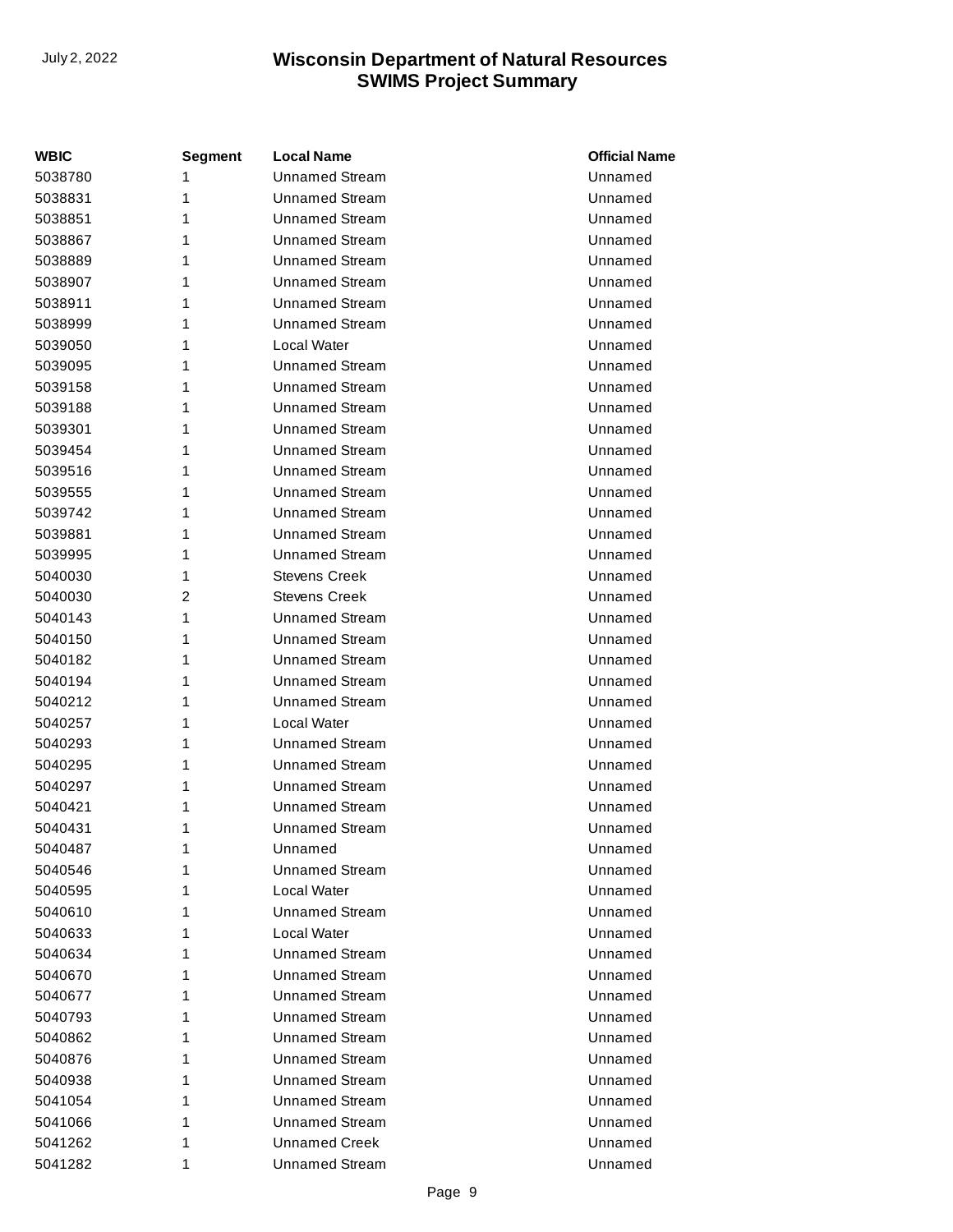| <b>WBIC</b> | Segment | <b>Local Name</b>                               | <b>Official Name</b> |
|-------------|---------|-------------------------------------------------|----------------------|
| 5041434     | 1       | <b>Unnamed Stream</b>                           | Unnamed              |
| 5041466     | 1       | <b>Unnamed Stream</b>                           | Unnamed              |
| 5041480     | 1       | Unnamed Stream                                  | Unnamed              |
| 5041499     | 1       | <b>Unnamed Stream</b>                           | Unnamed              |
| 5041529     | 1       | <b>Unnamed Stream</b>                           | Unnamed              |
| 5041573     | 1       | <b>Unnamed Stream</b>                           | Unnamed              |
| 5041608     | 1       | Unnamed Stream                                  | Unnamed              |
| 5041631     | 1       | <b>Unnamed Stream</b>                           | Unnamed              |
| 5041807     | 1       | <b>Button Creek</b>                             | Unnamed              |
| 5041840     | 1       | <b>Unnamed Stream</b>                           | Unnamed              |
| 5041895     | 1       | <b>Unnamed Stream</b>                           | Unnamed              |
| 5041943     | 1       | Unnamed Trib to Ltl Turtle Cr at Summerville Rd | Unnamed              |
| 5041996     | 1       | Unnamed Trib to Nippersink Creek                | Unnamed              |
| 5042136     | 1       | <b>Unnamed Stream</b>                           | Unnamed              |
| 5042301     | 1       | Unnamed Stream                                  | Unnamed              |
| 5042325     | 1       | <b>Unnamed Stream</b>                           | Unnamed              |
| 5042326     | 1       | <b>Unnamed Stream</b>                           | Unnamed              |
| 5042406     | 1       | <b>Unnamed Stream</b>                           | Unnamed              |
| 5042472     | 1       | <b>Unnamed Stream</b>                           | Unnamed              |
| 5577503     | 1       | Local Water                                     | Unnamed              |
| 5577543     | 1       | Local Water                                     | Unnamed              |
| 5577552     | 1       | Local Water                                     | Unnamed              |
| 5577555     | 1       | Local Water                                     | Unnamed              |
| 5577562     | 1       | Local Water                                     | Unnamed              |
| 5577565     | 1       | Local Water                                     | Unnamed              |
| 5577566     | 1       | Local Water                                     | Unnamed              |
| 5577570     | 2       | Local Water                                     | Unnamed              |
| 5577572     | 1       | Local Water                                     | Unnamed              |
| 5577575     | 1       | Local Water                                     | Unnamed              |
| 5577579     | 1       | Local Water                                     | Unnamed              |
| 5577584     | 1       | Local Water                                     | Unnamed              |
| 5577594     | 1       | Local Water                                     | Unnamed              |
| 5577609     | 1       | Local Water                                     | Unnamed              |
| 5577610     | 1       | Local Water                                     | Unnamed              |
| 5577612     | 1       | Local Water                                     | Unnamed              |
| 5577619     | 1       | Local Water                                     | Unnamed              |
| 5577621     | 1       | Local Water                                     | Unnamed              |
| 5577624     | 1       | Local Water                                     | Unnamed              |
| 5577629     | 1       | Local Water                                     | Unnamed              |
| 5577631     | 1       | Local Water                                     | Unnamed              |
| 5577632     | 1       | Local Water                                     | Unnamed              |
| 5577643     | 1       | Local Water                                     | Unnamed              |
| 5577646     | 1       | Local Water                                     | Unnamed              |
| 5577649     | 1       | Local Water                                     | Unnamed              |
| 5577650     | 1       | Local Water                                     | Unnamed              |
| 5577652     | 1       | Local Water                                     | Unnamed              |
| 5577653     | 1       | Local Water                                     | Unnamed              |
| 5577663     | 1       | Local Water                                     | Unnamed              |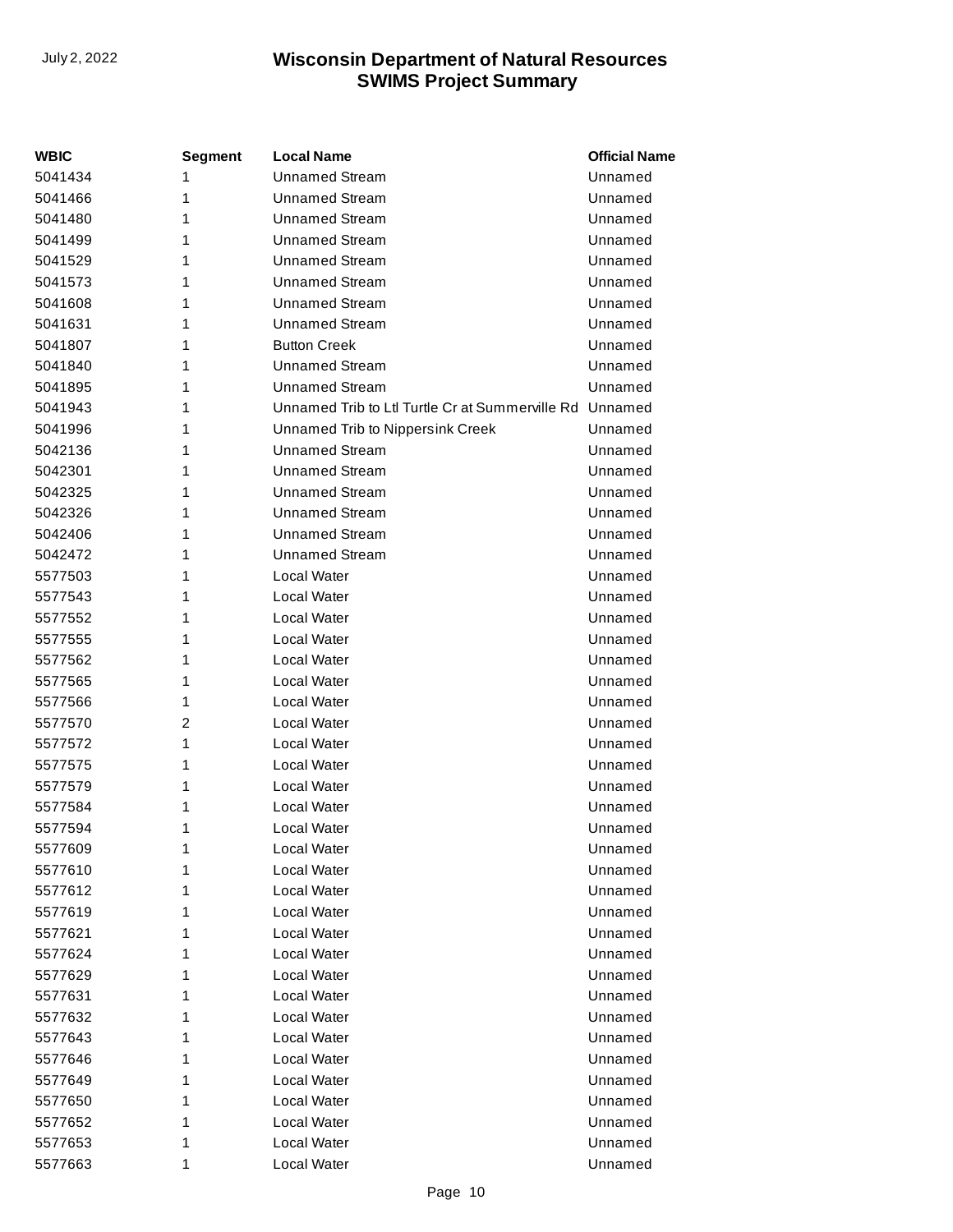| <b>WBIC</b> | <b>Segment</b> | <b>Local Name</b>   | <b>Official Name</b> |
|-------------|----------------|---------------------|----------------------|
| 5577673     | 1              | Local Water         | Unnamed              |
| 5577682     | 1              | Local Water         | Unnamed              |
| 5577685     | 1              | Local Water         | Unnamed              |
| 5577693     | 1              | Local Water         | Unnamed              |
| 5577703     | 1              | Local Water         | Unnamed              |
| 5577736     | 1              | Local Water         | Unnamed              |
| 5577738     | 1              | Local Water         | Unnamed              |
| 5577739     | 1              | Local Water         | Unnamed              |
| 5577748     | 1              | Local Water         | Unnamed              |
| 5577766     | 1              | Local Water         | Unnamed              |
| 5577772     | 1              | Local Water         | Unnamed              |
| 5577774     | 1              | Local Water         | Unnamed              |
| 5577778     | 1              | Local Water         | Unnamed              |
| 5577784     | 1              | Local Water         | Unnamed              |
| 5577788     | 1              | Local Water         | Unnamed              |
| 5577792     | 1              | Local Water         | Unnamed              |
| 5577796     | 1              | Local Water         | Unnamed              |
| 5577797     | 1              | Local Water         | Unnamed              |
| 5577798     | 1              | Local Water         | Unnamed              |
| 5577805     | 1              | Local Water         | Unnamed              |
| 5577814     | 1              | Local Water         | Unnamed              |
| 5577818     | 1              | Local Water         | Unnamed              |
| 5577821     | 1              | Local Water         | Unnamed              |
| 5577822     | 1              | Local Water         | Unnamed              |
| 5577823     | 1              | Local Water         | Unnamed              |
| 5577825     | 1              | Local Water         | Unnamed              |
| 5577826     | 1              | Local Water         | Unnamed              |
| 5577827     | 1              | Local Water         | Unnamed              |
| 5577833     | 1              | Local Water         | Unnamed              |
| 5577842     | 1              | Local Water         | Unnamed              |
| 5577849     | 1              | Local Water         | Unnamed              |
| 5577850     | 1              | Local Water         | Unnamed              |
| 5577851     | 1              | Local Water         | Unnamed              |
| 5577852     | 1              | Local Water         | Unnamed              |
| 5577853     | 1              | Local Water         | Unnamed              |
| 5577856     | 1              | Local Water         | Unnamed              |
| 5577862     | 1              | Local Water         | Unnamed              |
| 5577865     | 1              | Local Water         | Unnamed              |
| 5577874     | 1              | Local Water         | Unnamed              |
| 5577892     | 1              | Local Water         | Unnamed              |
| 5577901     | 1              | Local Water         | Unnamed              |
| 5577905     | 1              | Local Water         | Unnamed              |
| 5577924     | 1              | Local Water         | Unnamed              |
| 5577936     | 1              | Local Water         | Unnamed              |
| 5577950     | 1              | Local Water         | Unnamed              |
| 5577986     | 1              | Local Water         | Unnamed              |
| 5577993     | 1              | <b>Unnamed Lake</b> | Unnamed              |
| 5578012     | 1              | Local Water         | Unnamed              |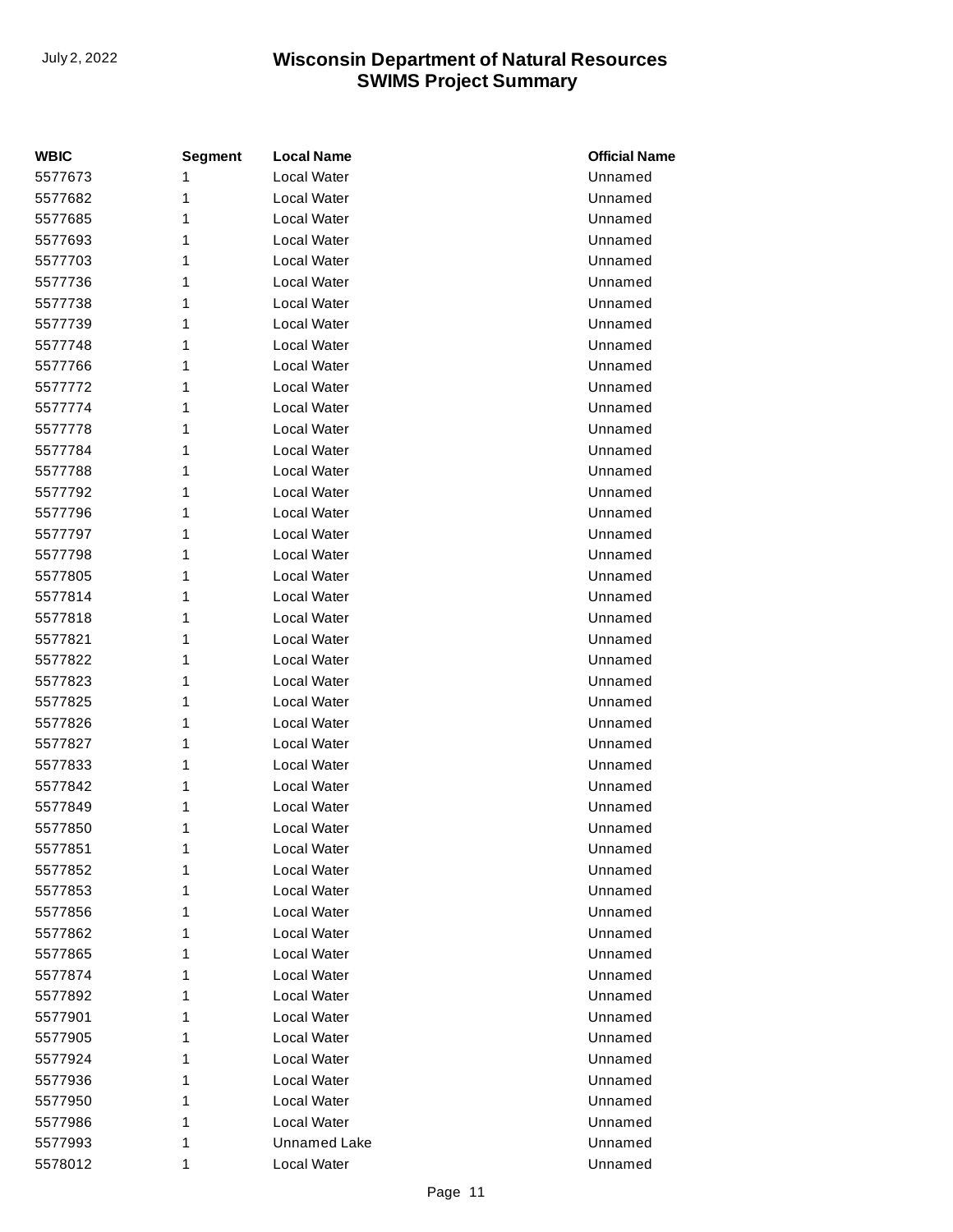| <b>WBIC</b> | <b>Segment</b> | <b>Local Name</b>   | <b>Official Name</b> |
|-------------|----------------|---------------------|----------------------|
| 5578038     | 1              | <b>Local Water</b>  | Unnamed              |
| 5578067     | 1              | Local Water         | Unnamed              |
| 5578080     | 1              | Local Water         | Unnamed              |
| 5578083     | 1              | Local Water         | Unnamed              |
| 5578102     | 1              | Local Water         | Unnamed              |
| 5578121     | 1              | <b>Local Water</b>  | Unnamed              |
| 5578136     | 1              | Local Water         | Unnamed              |
| 5578178     | 1              | Unnamed             | Unnamed              |
| 5578222     | 1              | Local Water         | Unnamed              |
| 5578299     | 1              | <b>Unnamed Lake</b> | Unnamed              |
| 5578312     | 1              | Local Water         | Unnamed              |
| 5578360     | 1              | Local Water         | Unnamed              |
| 5578397     | 1              | Local Water         | Unnamed              |
| 5578429     | 1              | <b>Local Water</b>  | Unnamed              |
| 5578476     | 1              | Local Water         | Unnamed              |
| 5578484     | 1              | Local Water         | Unnamed              |
| 5578486     | 1              | Local Water         | Unnamed              |
| 5578494     | 1              | Local Water         | Unnamed              |
| 5578518     | 1              | Local Water         | Unnamed              |
| 5578531     | 1              | Local Water         | Unnamed              |
| 5578613     | 1              | Local Water         | Unnamed              |
| 5578665     | 1              | <b>Local Water</b>  | Unnamed              |
| 5578735     | 1              | Local Water         | Unnamed              |
| 5578830     | 1              | Local Water         | Unnamed              |
| 5578874     | 1              | Local Water         | Unnamed              |
| 5578879     | 1              | Local Water         | Unnamed              |
| 5578896     | 1              | Local Water         | Unnamed              |
| 5578913     | 1              | Local Water         | Unnamed              |
| 5578953     | 1              | Local Water         | Unnamed              |
| 5578976     | 1              | Local Water         | Unnamed              |
| 5579094     | 1              | Local Water         | Unnamed              |
| 5579166     | 1              | Local Water         | Unnamed              |
| 5579194     | 1              | Local Water         | Unnamed              |
| 5579201     | 1              | Local Water         | Unnamed              |
| 5579247     | 1              | Local Water         | Unnamed              |
| 5579272     | 1              | Local Water         | Unnamed              |
| 5579401     | 1              | Local Water         | Unnamed              |
| 5579466     | 1              | Local Water         | Unnamed              |
| 5579528     | 1              | Local Water         | Unnamed              |
| 5579582     | 1              | Local Water         | Unnamed              |
| 5579622     | 1              | Local Water         | Unnamed              |
| 5579635     | 1              | Local Water         | Unnamed              |
| 5579642     | 1              | Local Water         | Unnamed              |
| 5579646     | 1              | Local Water         | Unnamed              |
| 5579769     | 1              | Local Water         | Unnamed              |
| 5579814     | 1              | Local Water         | Unnamed              |
| 5579825     | 1              | Local Water         | Unnamed              |
| 5579829     | 1              | Local Water         | Unnamed              |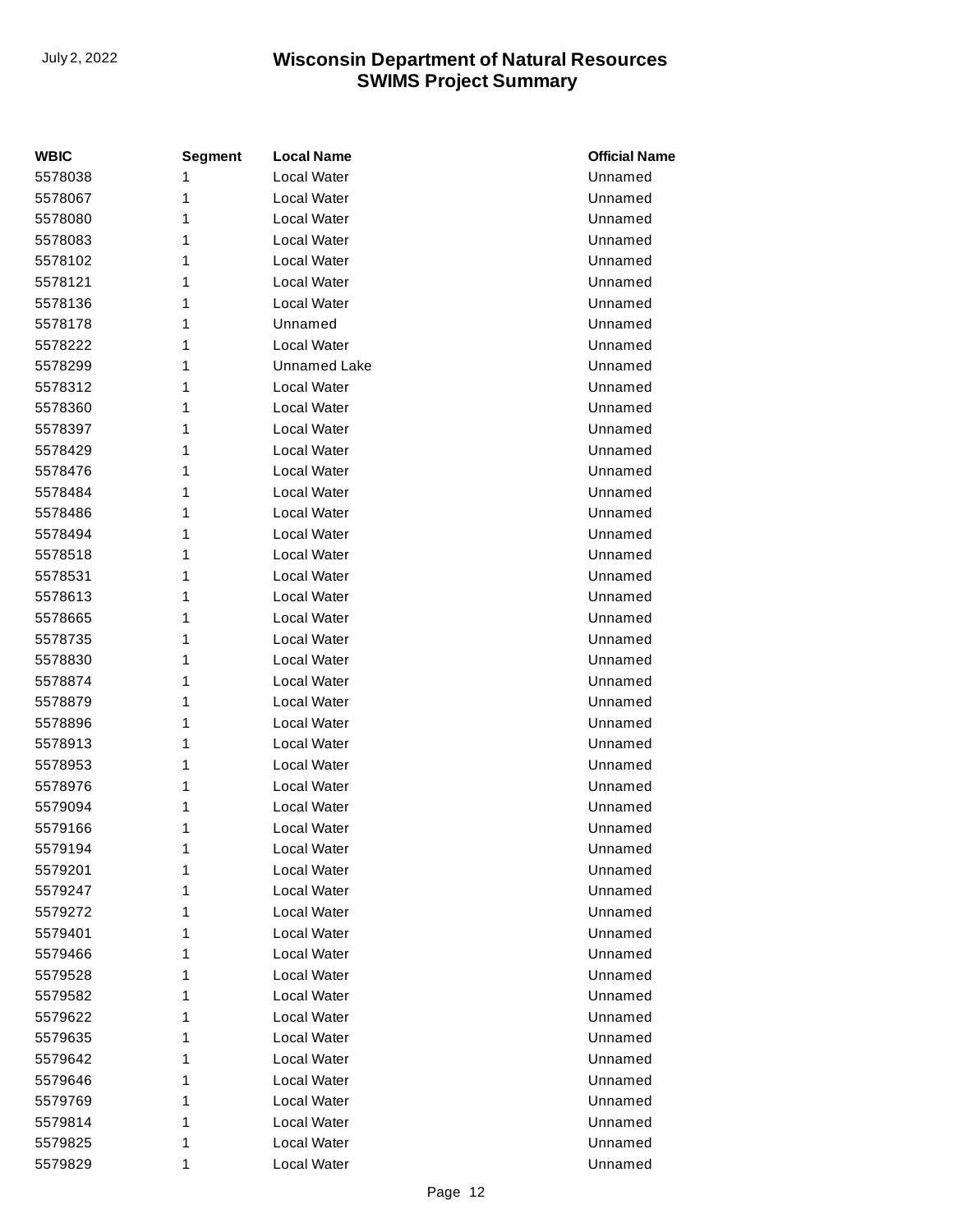| <b>WBIC</b> | <b>Segment</b> | <b>Local Name</b>  | <b>Official Name</b> |
|-------------|----------------|--------------------|----------------------|
| 5579915     | 1              | <b>Local Water</b> | Unnamed              |
| 5579929     | 1              | Local Water        | Unnamed              |
| 5579954     | 1              | Local Water        | Unnamed              |
| 5579973     | 1              | Local Water        | Unnamed              |
| 5579979     | 1              | Local Water        | Unnamed              |
| 5579984     | 1              | <b>Local Water</b> | Unnamed              |
| 5579988     | 1              | Local Water        | Unnamed              |
| 5580028     | 1              | Local Water        | Unnamed              |
| 5580057     | 1              | Local Water        | Unnamed              |
| 5580061     | 1              | Local Water        | Unnamed              |
| 5580066     | 1              | Local Water        | Unnamed              |
| 5580073     | 1              | Unnamed Lake       | Unnamed              |
| 5580077     | 1              | Local Water        | Unnamed              |
| 5580109     | 1              | <b>Local Water</b> | Unnamed              |
| 5580128     | 1              | Local Water        | Unnamed              |
| 5580150     | 1              | Local Water        | Unnamed              |
| 5580173     | 1              | Local Water        | Unnamed              |
| 5580185     | 1              | Local Water        | Unnamed              |
| 5580192     | 1              | Local Water        | Unnamed              |
| 5580234     | 1              | Local Water        | Unnamed              |
| 5580258     | 1              | Local Water        | Unnamed              |
| 5580262     | 1              | <b>Local Water</b> | Unnamed              |
| 5580265     | 1              | Local Water        | Unnamed              |
| 5580312     | 1              | Local Water        | Unnamed              |
| 5580323     | 1              | Local Water        | Unnamed              |
| 5580337     | 1              | Local Water        | Unnamed              |
| 5580483     | 1              | Local Water        | Unnamed              |
| 5580491     | 1              | Local Water        | Unnamed              |
| 5580499     | 1              | Local Water        | Unnamed              |
| 5580505     | 1              | Local Water        | Unnamed              |
| 5580509     | 1              | Local Water        | Unnamed              |
| 5580564     | 1              | Local Water        | Unnamed              |
| 5580590     | 1              | Local Water        | Unnamed              |
| 5580600     | 1              | <b>Local Water</b> | Unnamed              |
| 5580610     | 1              | Local Water        | Unnamed              |
| 5580619     | 1              | Local Water        | Unnamed              |
| 5580634     | 1              | Local Water        | Unnamed              |
| 5580676     | 1              | Local Water        | Unnamed              |
| 5580680     | 1              | Local Water        | Unnamed              |
| 5580696     | 1              | Local Water        | Unnamed              |
| 5580717     | 1              | Local Water        | Unnamed              |
| 5580748     | 1              | Local Water        | Unnamed              |
| 5580753     | 1              | Local Water        | Unnamed              |
| 5580768     | 1              | Local Water        | Unnamed              |
| 5580774     | 1              | Local Water        | Unnamed              |
| 5580776     | 1              | Local Water        | Unnamed              |
| 5580836     | 1              | Local Water        | Unnamed              |
| 5580841     | 1              | Local Water        | Unnamed              |